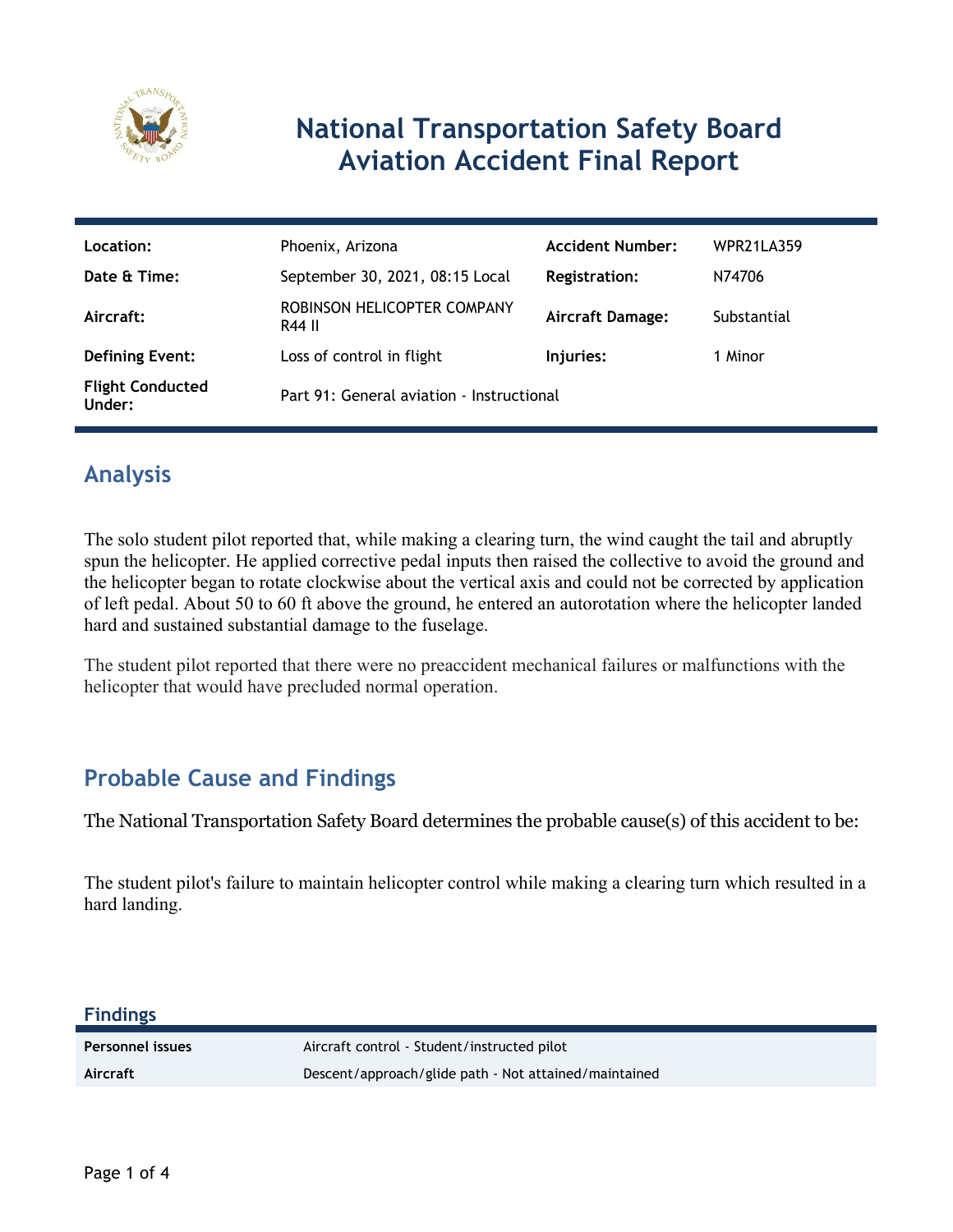# **Factual Information**

## **History of Flight**

| Maneuvering-hover | Other weather encounter                    |
|-------------------|--------------------------------------------|
| Maneuvering-hover | Loss of control in flight (Defining event) |
| Maneuvering-hover | Attempted remediation/recovery             |
| Landing           | Hard landing                               |

### **Pilot Information**

| Certificate:                     | Student                                                                                                                                                                                                                                            | Age:                              | 41.Male       |
|----------------------------------|----------------------------------------------------------------------------------------------------------------------------------------------------------------------------------------------------------------------------------------------------|-----------------------------------|---------------|
| Airplane Rating(s):              | None                                                                                                                                                                                                                                               | Seat Occupied:                    | Right         |
| <b>Other Aircraft Rating(s):</b> | None                                                                                                                                                                                                                                               | <b>Restraint Used:</b>            | 3-point       |
| Instrument Rating(s):            | None                                                                                                                                                                                                                                               | <b>Second Pilot Present:</b>      |               |
| Instructor Rating(s):            | None                                                                                                                                                                                                                                               | <b>Toxicology Performed:</b>      |               |
| <b>Medical Certification:</b>    | Class 3 Without<br>waivers/limitations                                                                                                                                                                                                             | Last FAA Medical Exam:            | June 25, 2021 |
| <b>Occupational Pilot:</b>       | No.                                                                                                                                                                                                                                                | Last Flight Review or Equivalent: |               |
| <b>Flight Time:</b>              | 58.2 hours (Total, all aircraft), 58 hours (Total, this make and model), 8.7 hours (Pilot In<br>Command, all aircraft), 58 hours (Last 90 days, all aircraft), 18.1 hours (Last 30 days, all<br>aircraft), 0.6 hours (Last 24 hours, all aircraft) |                                   |               |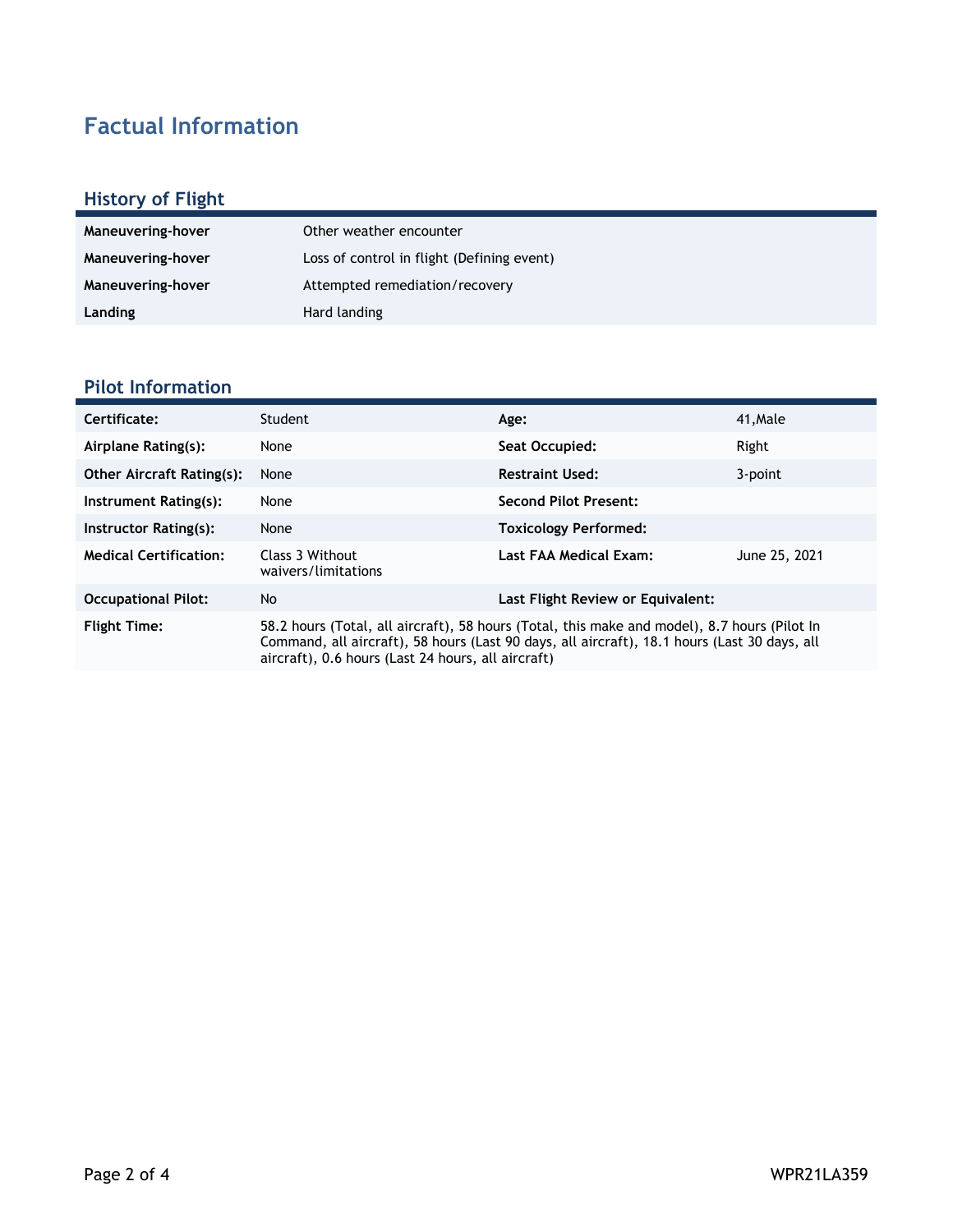### **Aircraft and Owner/Operator Information**

| Aircraft Make:                | ROBINSON HELICOPTER<br><b>COMPANY</b> | <b>Registration:</b>                     | N74706                                          |
|-------------------------------|---------------------------------------|------------------------------------------|-------------------------------------------------|
| Model/Series:                 | R44 II                                | <b>Aircraft Category:</b>                | Helicopter                                      |
| <b>Year of Manufacture:</b>   | 2006                                  | <b>Amateur Built:</b>                    |                                                 |
| Airworthiness Certificate:    | Normal                                | <b>Serial Number:</b>                    | 11065                                           |
| Landing Gear Type:            | <b>Skid</b>                           | Seats:                                   | 4                                               |
| Date/Type of Last Inspection: | July 21, 2021 100 hour                | <b>Certified Max Gross Wt.:</b>          | 2500 lbs                                        |
| Time Since Last Inspection:   |                                       | Engines:                                 | 1 Reciprocating                                 |
| Airframe Total Time:          | 3444.7 Hrs as of last<br>inspection   | <b>Engine Manufacturer:</b>              | Lycoming                                        |
| ELT:                          | Not installed                         | <b>Engine Model/Series:</b>              | IO-540-AE1A5                                    |
| <b>Registered Owner:</b>      |                                       | <b>Rated Power:</b>                      | 300 Horsepower                                  |
| Operator:                     |                                       | <b>Operating Certificate(s)</b><br>Held: | On-demand air taxi (135),<br>Pilot school (141) |

## **Meteorological Information and Flight Plan**

| <b>Conditions at Accident Site:</b>     | Visual (VMC)                     | <b>Condition of Light:</b>                     | Day                              |
|-----------------------------------------|----------------------------------|------------------------------------------------|----------------------------------|
| <b>Observation Facility, Elevation:</b> | KDVT, 1455 ft msl                | Distance from Accident Site:                   | 5 Nautical Miles                 |
| <b>Observation Time:</b>                | 08:53 Local                      | Direction from Accident Site:                  | 209°                             |
| <b>Lowest Cloud Condition:</b>          | Clear                            | Visibility                                     | 10 miles                         |
| Lowest Ceiling:                         | None                             | Visibility (RVR):                              |                                  |
| Wind Speed/Gusts:                       | 8 knots /                        | <b>Turbulence Type</b><br>Forecast/Actual:     | Unknown / Unknown                |
| <b>Wind Direction:</b>                  | $40^{\circ}$                     | <b>Turbulence Severity</b><br>Forecast/Actual: | Unknown / Unknown                |
| <b>Altimeter Setting:</b>               | 29.96 inches Hg                  | <b>Temperature/Dew Point:</b>                  | $25^{\circ}$ C / 12 $^{\circ}$ C |
| <b>Precipitation and Obscuration:</b>   | No Obscuration; No Precipitation |                                                |                                  |
| <b>Departure Point:</b>                 | Scottsdale, AZ (SDL)             | Type of Flight Plan Filed:                     | None                             |
| Destination:                            | Phoenix, AZ                      | <b>Type of Clearance:</b>                      | <b>VFR</b>                       |
| <b>Departure Time:</b>                  | 07:45 Local                      | Type of Airspace:                              | Class G                          |